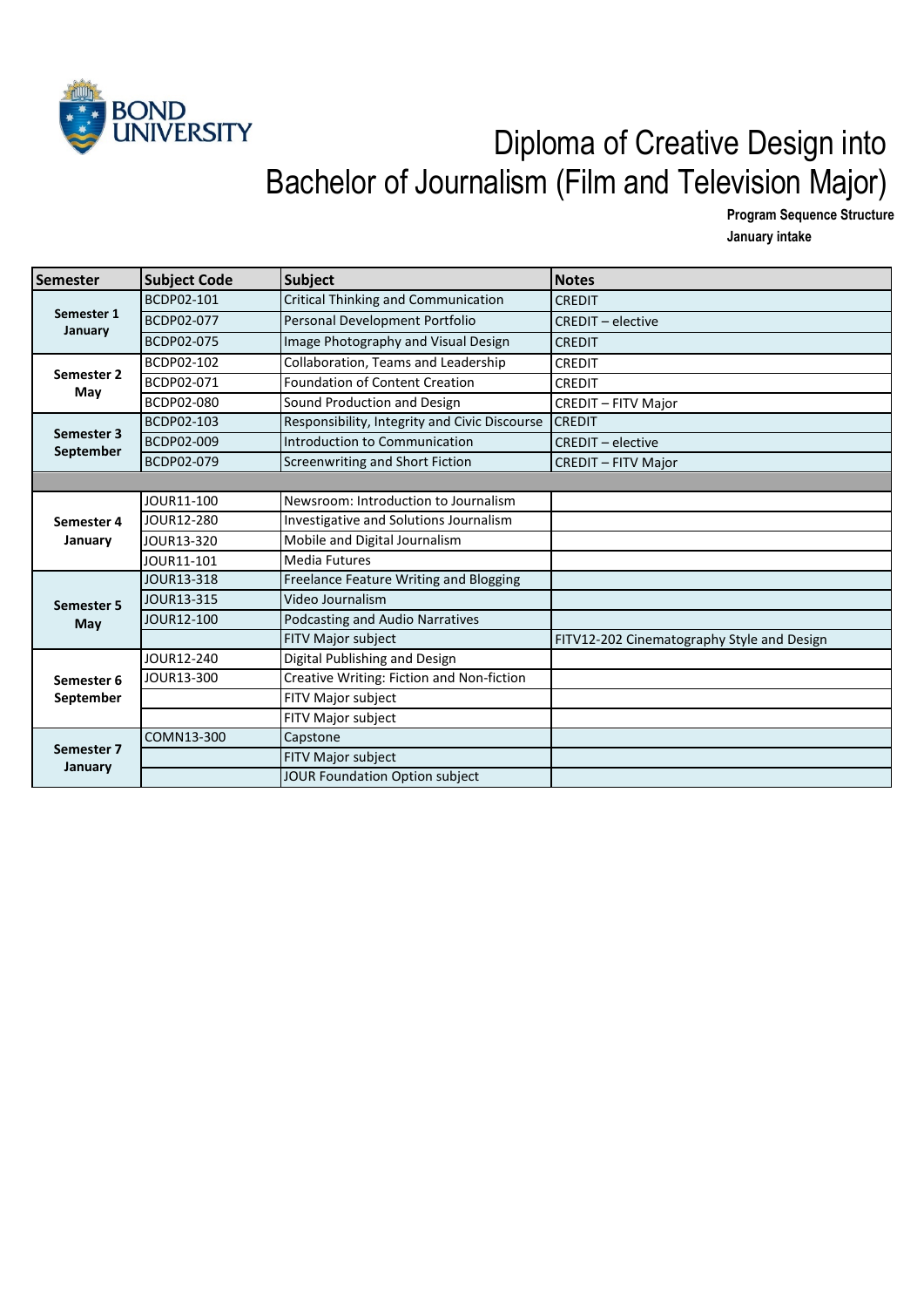

## Diploma of Creative Design into Bachelor of Journalism (Film and Television Major)

**Program Sequence Structure May intake** 

| Semester                | <b>Subject Code</b> | <b>Subject</b>                                | <b>Notes</b>                               |
|-------------------------|---------------------|-----------------------------------------------|--------------------------------------------|
| Semester 1<br>May       | BCDP02-101          | Critical Thinking and Communication           | <b>CREDIT</b>                              |
|                         | <b>BCDP02-077</b>   | Personal Development Portfolio                | <b>CREDIT - elective</b>                   |
|                         | BCDP02-071          | <b>Foundation of Content Creation</b>         | <b>CREDIT</b>                              |
| Semester 2<br>September | BCDP02-102          | Collaboration, Teams and Leadership           | <b>CREDIT</b>                              |
|                         | <b>BCDP02-075</b>   | Image, Photography and Visual Design          | <b>CREDIT</b>                              |
|                         | BCDP02-079          | Screenwriting and Short Fiction               | <b>CREDIT - FITV Major</b>                 |
|                         | <b>BCDP02-103</b>   | Responsibility, Integrity and Civic Discourse | <b>CREDIT</b>                              |
| Semester 3              | <b>BCDP02-009</b>   | Introduction to Communication                 | <b>CREDIT - elective</b>                   |
| January                 | <b>BCDP02-078</b>   | <b>Screen Editing</b>                         | <b>CREDIT - FITV Major</b>                 |
|                         |                     |                                               |                                            |
|                         | JOUR11-100          | Newsroom: Introduction to Journalism          |                                            |
| Semester 4<br>May       | JOUR12-100          | Podcasting and Audio Narratives               |                                            |
|                         | JOUR13-318          | Freelance Feature Writing and Blogging        |                                            |
|                         |                     | FITV Major subject                            | FITV12-202 Cinematography Style and Design |
|                         | JOUR12-240          | Digital Publishing and Design                 |                                            |
| <b>Semester 5</b>       | JOUR11-101          | <b>Media Futures</b>                          |                                            |
| <b>September</b>        |                     | FITV Major subject                            |                                            |
|                         |                     | FITV Major subject                            |                                            |
| Semester 6<br>January   | JOUR12-280          | Investigative and Solutions Journalism        |                                            |
|                         | JOUR13-320          | Mobile and Digital Journalism                 |                                            |
|                         | JOUR13-300          | Creative Writing: Fiction and Non-fiction     |                                            |
|                         |                     | FITV Major subject                            |                                            |
| Semester 7<br>May       | COMN13-300          | Capstone                                      |                                            |
|                         | JOUR13-315          | Video Journalism                              |                                            |
|                         |                     | JOUR Foundation Option subject                |                                            |